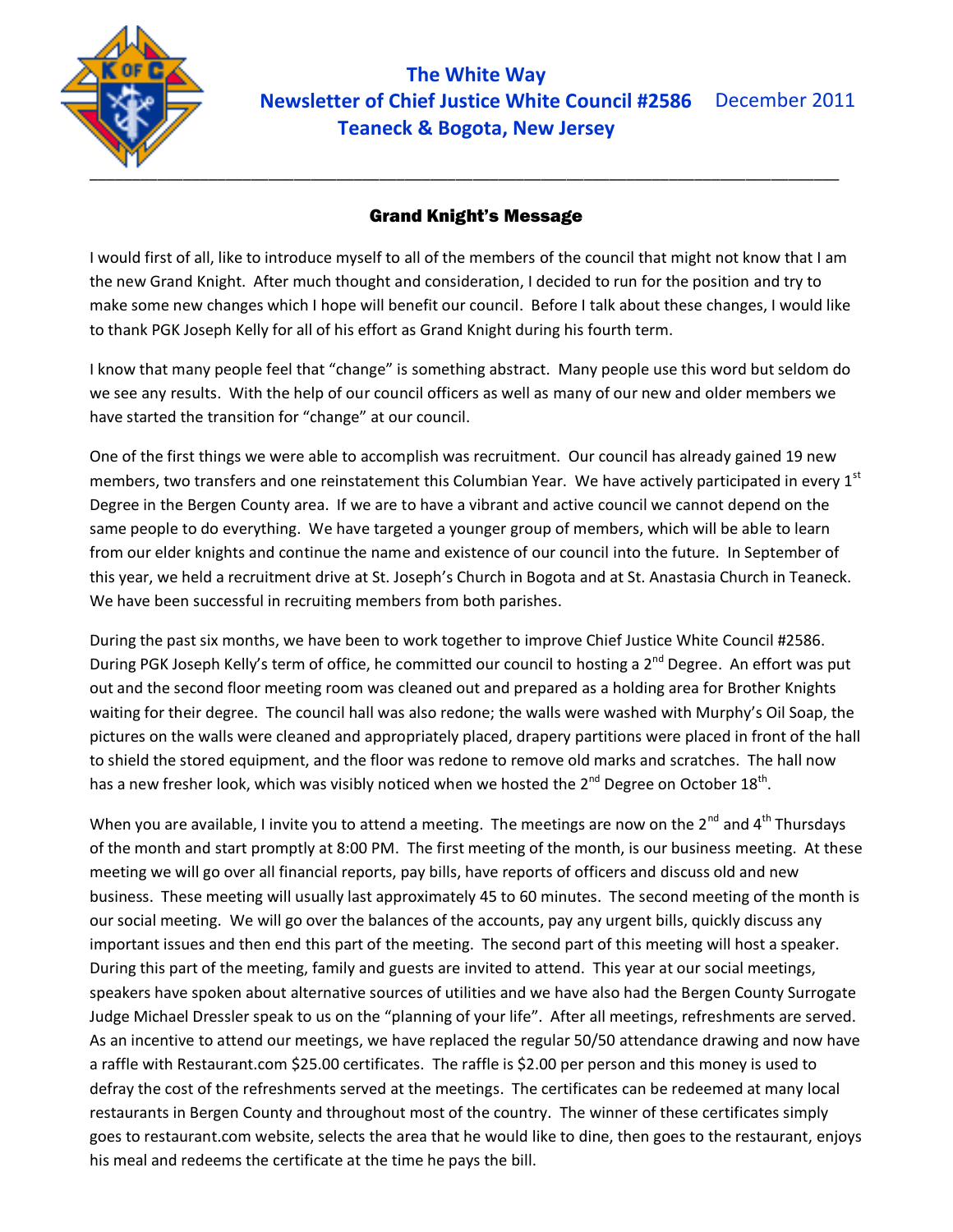#### Chief Justice White Council #2586

Our council has become involved in several new charitable ventures. We are sponsoring a Carmelite Brother studying at Brandsma Priory, a Carmelite Novitiate in Middletown, NY, on his journey to become a Carmelite Priest. We are taking an active part in supporting our parishes at the homeless shelter at St. Anastasia Church. We have helped families who were in need after the unfortunate flooding from Hurricane Irene. Chief Justice White Council has also taken an active part in bringing the Catholic Mass to veterans that are in the New Jersey Veterans Memorial Home in Paramus, NJ.

Chief Justice White Council is blessed to now have three active Chaplains, Fr. William O'Malley, from St. Anastasia, Fr. Ray Filipski from St. John's in Bergenfield, and Fr. Richard Supple from St. Joseph's in Bogota. Our chaplains are very active at our meetings and support us during council and charitable events. The installation of officers on Sunday, September 4<sup>th</sup> began with a mass at St. Joseph's Church, presided by Fr. Richard Supple, Fr. William O'Malley and Deputy Grand Knight Deacon Kevin Regan. The service was beautiful and the installation set a tone for the good works that will be accomplished by our council during the upcoming year. On Saturday, November  $26<sup>th</sup>$ , Fr. William O'Malley along with our DGK Deacon Kevin Regan celebrated the catholic mass at the veteran's home. There were eleven Knights from our council that assisted with the veterans attending this service. Every Knight that volunteered stated afterwards, that it was a worthwhile and moving experience and that they would be volunteering for this charitable act in the future.

The Social Meeting for December was moved from Thursday, December 22<sup>nd</sup> to Friday, December 16<sup>th</sup> at 7:00 PM. This meeting will be our Council Christmas Party. All members are invited to bring their wives or girlfriends (yes we do have younger members who have girlfriends and not wives) to the Royal Knights Room to enjoy some socializing. There will be light snacks served at this party the second drink of the night is free. We are asking that every Knight attending supply us with their email address for our database.

To go along with the changes that we have already made, the Council has started a new website. In the future, all Chief Justice White Council information will be posted on the website. Our website, which was constructed by Richard Castelluccio with assistance from Jorge Nunez, will contain information on our history, fundraising, council events, meeting schedules, hall rental information, insurance information, sick notifications, death notices and much more. Our website will supply all of the information that our membership would like to know. Please go to our website: [www.teaneckknights.org](http://www.teaneckknights.org/) or [www.bogotaknights.org](http://www.bogotaknights.org/) and review it. If you have any suggestions or comments, please go to the "Contact Us" tab, fill out the small for and let us know what you think. This is a continuing work in progress and it will benefit all of our members.

On behalf of all of the Council Officers, the Columbian Club and myself, I wish you and your families, a very happy, safe and blessed Merry Christmas. I hope that your New Year will be full of good fortune and that we will all be here next year to celebrate together once again.

Wave a Sodges

Warren Hodges Grand Knight

Please remember to us it is not just a happy holiday, it is Merry Christmas. We are the ones that should not let others forget this.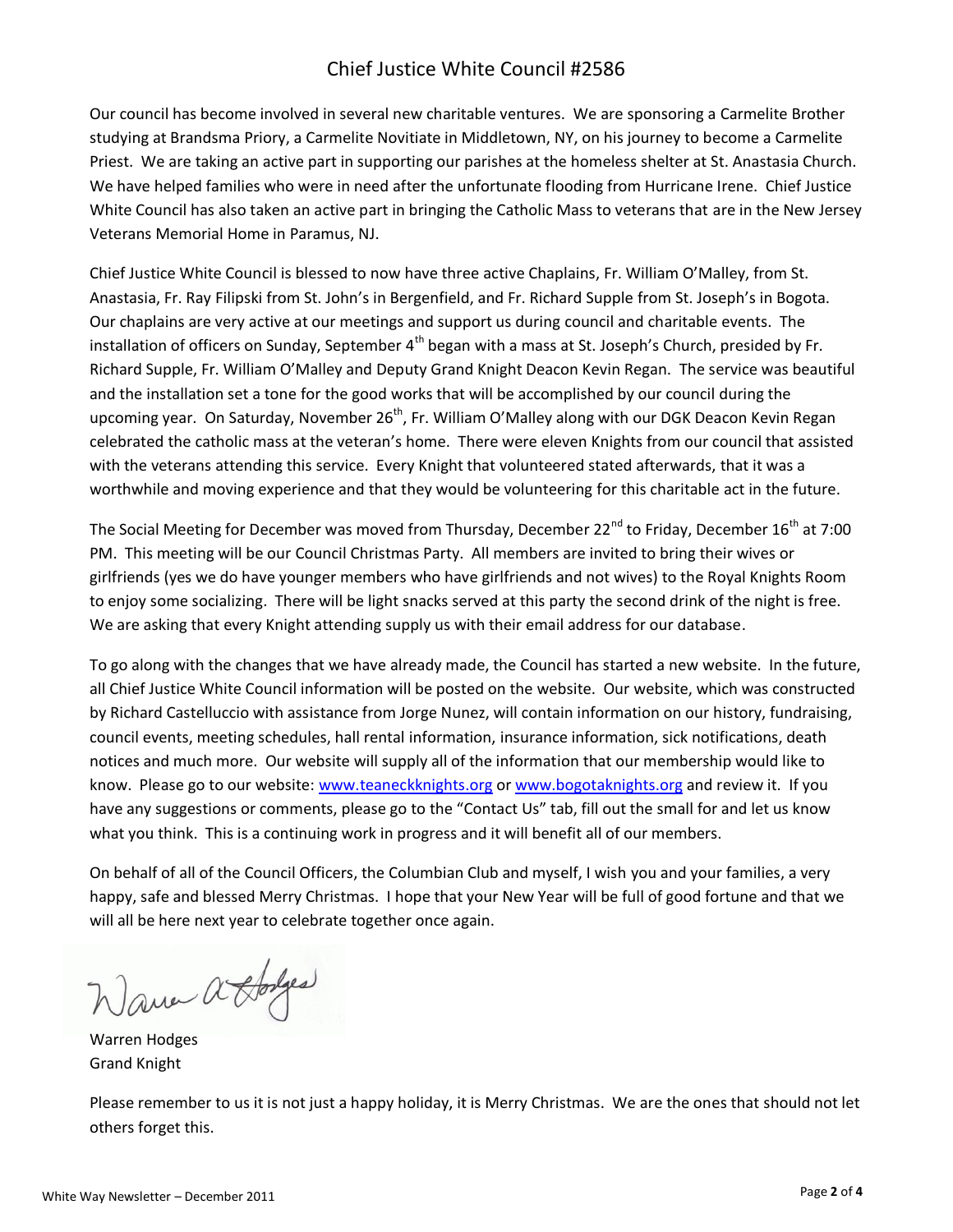## Our Council Website

[www.bogotaknights.org](http://www.bogotaknights.org/) or [www.teaneckknights.org](http://www.teaneckknights.org/)

Our council has entered into a new era. We are looking to get information out fast and accurately to our members. Whether it is a cry for help or notification of a birth, communication takes at least two people to be successful, a sender and a receiver. Our newest venture will allow that to be accomplished. By creating a website we will be able to deliver quickly the information that you may need to know. This is a partial list of information you can look forward to finding on our website.

- Death Notifications
- **•** Sick or Distressed Notices
- Council Functions
- **•** Fundraisers
- Charitable Events
- Royal Knights Room information
- Newsletters
- Hall Rental Information
- Photo Gallery
- Membership/Degree Information
- Important Contact Information

To be successful, we need you to help us. When returning your dues statement, please include your email address. Be assured that we respect our Brother's privacy, this list will never be shared with others and you will only receive information from our council. The emails you receive will most likely refer you to the website for the new newsletter or other council information. We seriously feel that confident that by using this new system everyone will be able to receive information quickly and accurately, especially when we have to notify our membership concerning a death notification.

For those of you that are into social networking, through our website you will be able to "Like Us on Facebook" or "Follow Us on Twitter".

### **Request for Help – History of Chief Justice White Council**

This year as Grand Knight, I have attended numerous meetings at the county, diocesan and state level. I cannot tell you how many times other Knights have come up to me and said it is great to see Chief Justice White Council active again. They have related short stories concerning things that our council has run or trends that our council has started. As I mentioned earlier in this newsletter, we recently visited the Paramus Veterans Home. Bob Dondero, the Knights of Columbus representative, told me how happy he was that Chief Justice White Council was again participating in this activity. He told me about how our council was one of the founders of bringing the Catholic Mass to the home. I was then shown a crucifix which still sits on their altar during mass. This crucifix is in beautiful condition and was actually carved out by one of our members. It was a gift from this Knight to the veteran's home so that the Catholic Mass could be celebrated every Saturday morning and on religious holydays. I cannot begin to tell you how proud I am, to be a member of this council. Hearing stories such as this and witnessing the acts of kindness that this council has shown in the past and continues to show is heartwarming. There are other historical events and stories that only our older members can recount to us. I am asking anyone who can relate any part of our Chief Justice White history to write it down either on paper and send it to me or email them to me so we can record our history. If you send me a story, I will document it appropriately either on our website or in some other record keeping manner so our history is not lost. These stories are invaluable to our future. Please do not let these stories fade away.